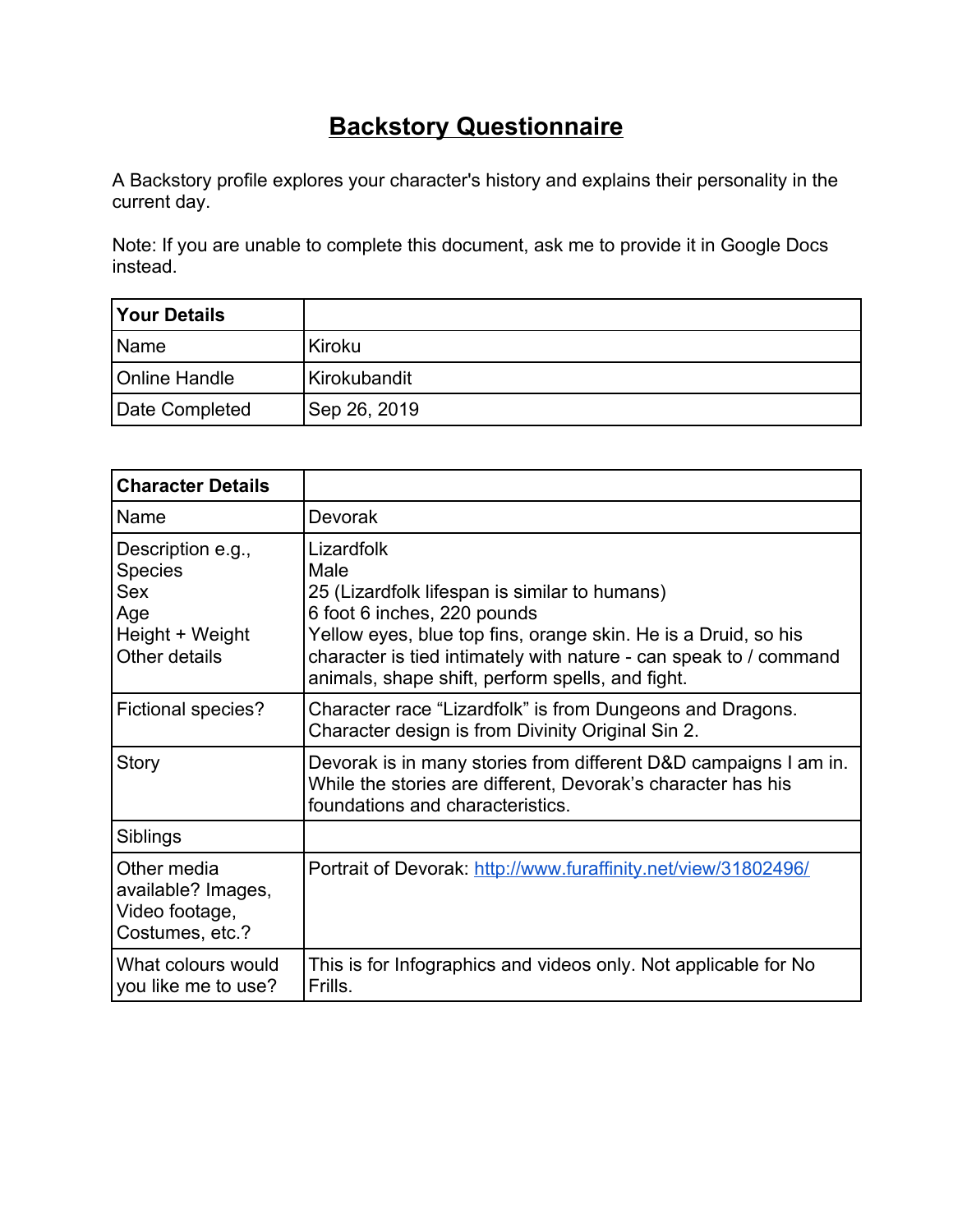## Trust and Confidence

*(Infanthood)*

- How did your character's parents feel when they first realised that a baby was on the way? I.e., was your character's conception planned, or accidental?
	- Devorak's parents were very happy to find out about their pregnancy. Lizardfolk highly value the reproduction of their species.
- How did the primary caregiver feel about gestating a baby/looking after an egg? Were they excited, afraid, angry?
	- Laying and hatching eggs is a celebrated event. The lizardfolk group don't have much of a structured society, but there is an understanding of heightened value and respect for the mothers of unhatched and young lizards. The survival of the egg and parents are a priority.
- Were your character's caregivers capable of looking after an infant mentally, emotionally, and financially?
	- The proud parents of any young lizard are mainly preoccupied making sure the young survive and integrate into the pack more than anything else. All of the females in the tribe looked after all the hatchlings as a full time job because they are hard to wrangle and, if left alone, will wander off.
- Were both parents present for your character's birth? What happened during the birth (were there any complications)?
	- Devorak's parents were nervously awaiting his hatch day. Breeding tends to come in "seasons" in the group and it's common that many young are hatched around the same time. Lizardfolk keep a very close balance of 50 adult males, 50 adult women, and up to 50 hatchlings a season. Because of this, there is a community hatching ceremony throughout some months of the year while many new hatchlings are ready. All the women gather in a private, heavily protected layer where all the eggs sit in preparation for hatching.
- Was your character's mother/primary caregiver nurturing towards your character as a newborn? If not, how did they behave towards them and how did your character feel about that?
	- Devorak's mother and father were stern, but nurturing. This is the norm for the culture. Survival skills and group harmony are priority.

## ===========================

### Freedom and Self-Determination *(Toddlerhood)*

- - does character hold on/grasp?
	- Devorak was raised to never forget the good and bad actions of someone. This doesn't mean that someone's character can't change, rather remembering actions helps him understand if someone has changed or how they have changed. It is meant to humanize the wrong do-ers in his pack (remembering they can still do and be good) and learning how those who are good to you can still harm you.
- $\bullet$  does character let go?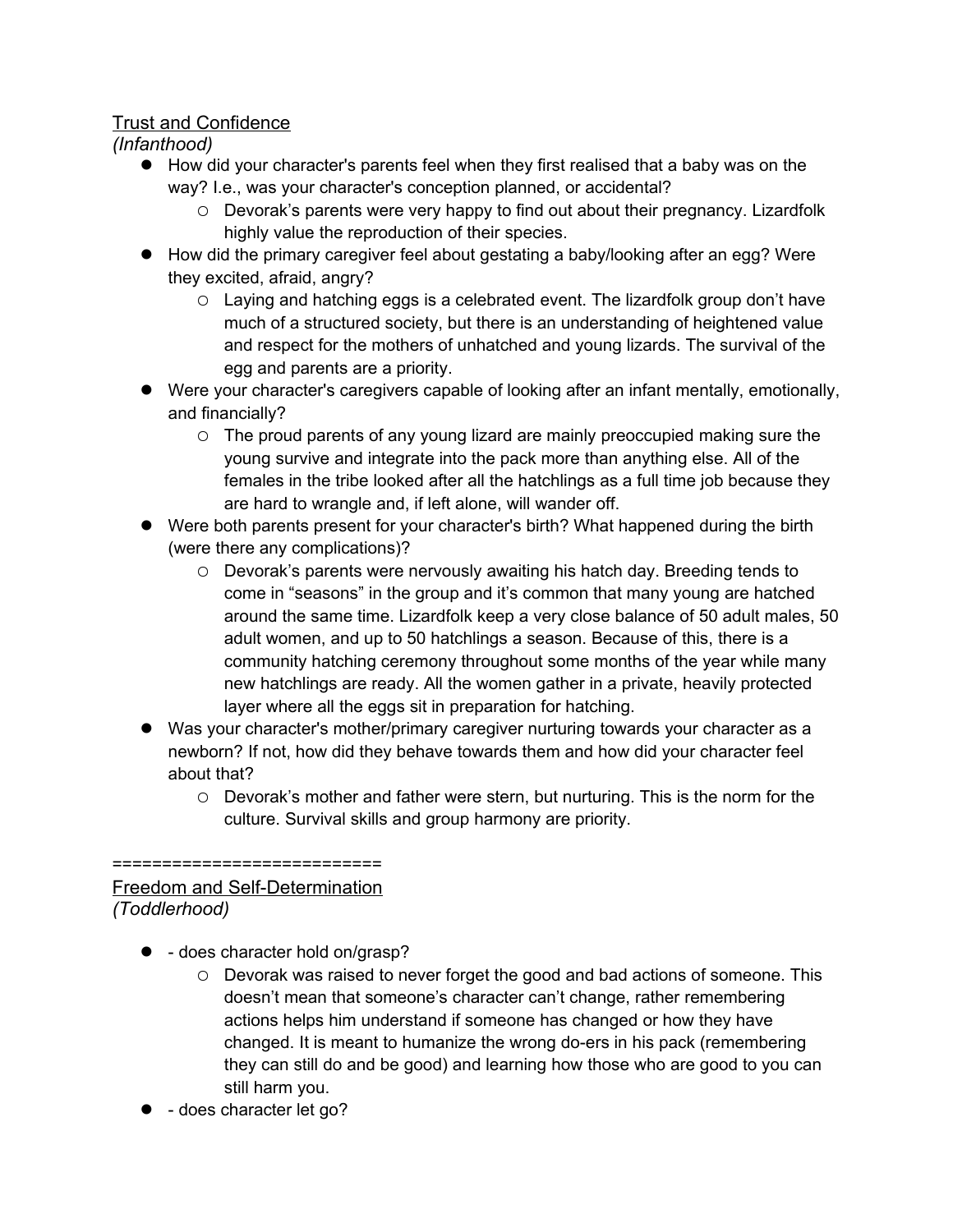- $\circ$  He can easily let go or hold on if something is life threatening, but is not particularly strong on hanging on or letting go for the smaller things.
- - is character destructive and cruel?
	- Devorak is mostly a "lawful neutral." If it's not evil or undeserving, he won't do certain things, but he does push the line if he knows it's not technically wrong to him.
- was character benign and relaxed?
	- Growing up, Devorak was an energetic kid and was mostly worry free in his home surroundings. He was more tense when thinking about the unfamiliar world outside of his home. Rather than being timid, he would try to use his wit and manners to navigate through situations.
- $\bullet$  what was it like to express choice for the first time in their life?
	- $\circ$  The first time he made a choice that left an impact on him was during a training hunt. He was instructed to spear a rabbit, and after choosing to do it, he had a strong reaction from realizing that his actions can cause the survival or death of another creature.
- $\bullet$  did they make any bad choices in their inexperience?
	- Most of Devorak's life lessons (learning the hard way) was due to his curiosity poking around animals and contraptions without knowing enough information or being aware of his surroundings.
- **1** does the character doubt themselves?
	- He doesn't doubt himself as much as maybe one should that wants to be curious about the world, but instead of wallowing in regret, he is a quick learner and accepts when he learns a better way of doing something.
- $\bullet$  does the character focus on details because they can't watch everything  $-$  the big picture contains too much detail?
	- $\circ$  Devorak spends a lot of time on the details and possibilities of his decisions in a particular environment. He likes to keep no stone unturned and can get anxious when he doesn't have the ability to take his time in his environment looking for all the answers.
- does the character often feel unready to show projects to others?
	- He keeps some projects to himself and is only ready to show them to others when he feels it's the perfect time. Sometimes it's never, but he tries to be strategic in revealing projects.
- $\bullet$  does character wish they were invisible?
	- Devorak often wishes he was invisible. It would help him avoid some tedious work the tribe depends on the young to do for survival like hunting. In fact, being invisible would make hunting itself easier, too. It would also allow him to get closer to the wildlife he is so interested in and unfortunately is usually only there to hunt.
- $\bullet$  how cooperative/wilful is the character?
	- $\circ$  Since as early as he can remember, Devorak's tribe engranes the importance of groupthink and working together in order to survive. For such a young toddler, he already knows his place in the order and function of the survival of his family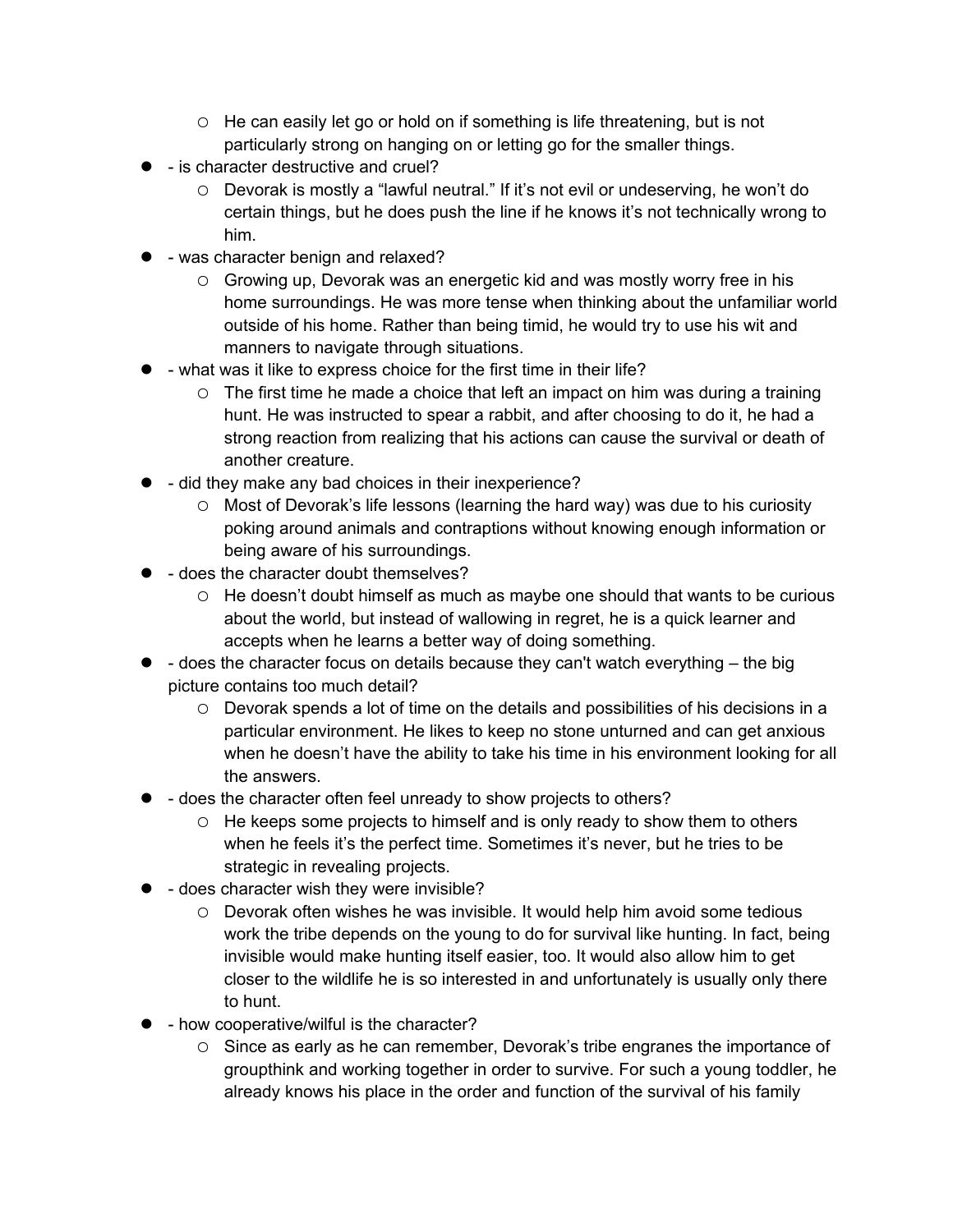- how well does the character express/suppress themselves?
	- Like most of the recent hatchlings, Devorak was an energetic, curious, slithering boy. At his young age, he wore his emotions on his face and did not notice if he was going overboard. He was too young to understand the conservative nature of his tribe, though, the tribe expects this out of hatchlings.
- how controlled do they feel by others?
	- $\circ$  Devorak was too young at the time to know what control was outside of his parents telling him "no" or waking him up early to play and socialize with the other hatchlings. He would grow up to hate the control his tribe has just to survive because of their isolationist attitude and belief in superiority.

============================= starting here we'll say he's maturing

#### Ambition *(Young childhood)*

- how energetic was your character as a small child?
	- $\circ$  Devorak was a very energetic child with a great imagination. Ever since he saw great warriors visit from a nearby town, he would always play "warrior" by himself or with the other children. Even at this young age, the hatchlings were maturing and quickly found themselves with more and more expectations and responsibilities from the elders. This strained how he let out this energy as there was less and less time to play and more time being spent on daily routines.
- - how much did your character enjoy/feel guilty about their victories and achievements?
	- The nature of survival is competitive, and all the maturing children were taught to celebrate their successes. Devorak learned enjoy and celebrate his victories and achievements. He especially felt this when succeeding in learning how to fashion crude weapons for hunting. He would play with the weapons he made, pretending to be a warrior, before handing them off to the tribe.
- how good did they get at cooperating?
	- The tribe survives on common goals and cooperation. At this stage in Devorak's life, it was common for parents and superiors to send children off to do things and go places on their own. The tribe strongly believes that children must learn to work with each other to increase the tribe's future of survival.
- $\bullet$  did they develop a tendency to berate themselves?
	- As a child, Devorak only berated himself when he would lose at games he would play with other children. He loved the feeling of victory, but was also content with playing by himself and having fun rather than risking ill feelings towards himself. The conflict of risk and reward made him more critical and tactical about his decisions.
- what are the character's biggest wishes and dreams? Can they ever fulfil them?
	- The imaginative and adventurous Devorak dreamt to be like the large guards from the neighboring city. He imagined what brave and dangerous adventures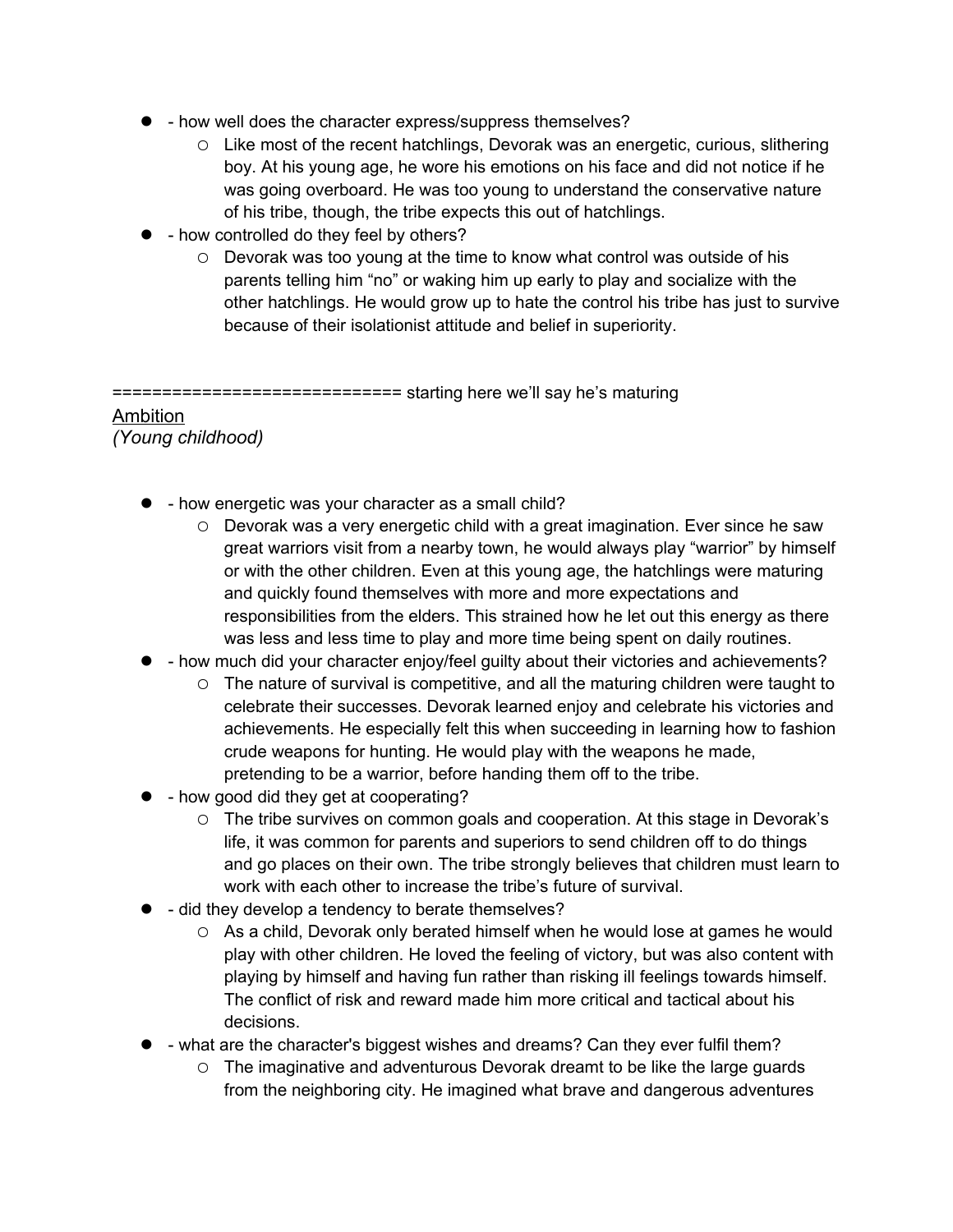they must go on. He was so inspired when he ask his mother what the big guards do. She said they were strong men that protected the queen and princess in the nearby city, and that they were so strong they also protected the Lizardfolk here in this swamp. Devorak wanted to be one of those men that went all over the map and protected princesses and the people he loves in his home swamp.

 Devorak would eventually find that his dreams of being a rogue fighter and explorer is incompatible with his life in the swamp tribe of many lizardfolk uninterested in both of these things.

#### ==================================

### **Productivity** *(Older childhood)*

- - how did the character feel about being productive rather than playing?
	- Devorak was fond of some work like crafting, fishing, and foraging. He had a more difficult time than most adjusting to beginning a life of work after his early childhood of recreation. Many children at this age are maturing into fully capable lizardfolk, but maintain their natural childish energy and attention span.
- what was the transition from home to school like?
	- $\circ$  Schooling for all the older children consisted of days full of fishing, hunting, scavenging, and even stealing. Their simple civilization does not consist of farming or animal raising, so these skills had to be perfected over anything else.
- how well prepared did he feel to contribute?
	- Devorak was excited to become a great hunter and forager. Spending all his waking moments training complimented his desires to be a warrior.
- - how did they feel about others also contributing? Status, adequacy, teamwork?
	- The tribe's culture of survival ingrained everyone with a debt to their fellow lizardfolk and also high expectations the other's will do the same. Devorak became obsessed with being the best he could at the skills he was learning. He expected everyone to train their hardest and concern themselves with the tribe's success.
- what were their thoughts about being part of the society they lived in what they were going to be as an adult?
	- Devorak loved his fellow lizards and family, but felt the conflict of his desire to explore the world incompatible with living in a society that only had one goal - to survive. He wanted to go beyond the average lizard and learn, fight, find treasures, and have a purpose beyond his own survival and reproduction. He heard of some lizardfolk in his tribe that desire the outside world and are allowed to leave if they promise to bring back knowledge and goods to the leader. Devorak liked this idea and knew he would have to prove himself to those members.
- how did their caste, gender, race and other facets of their identity factor into this?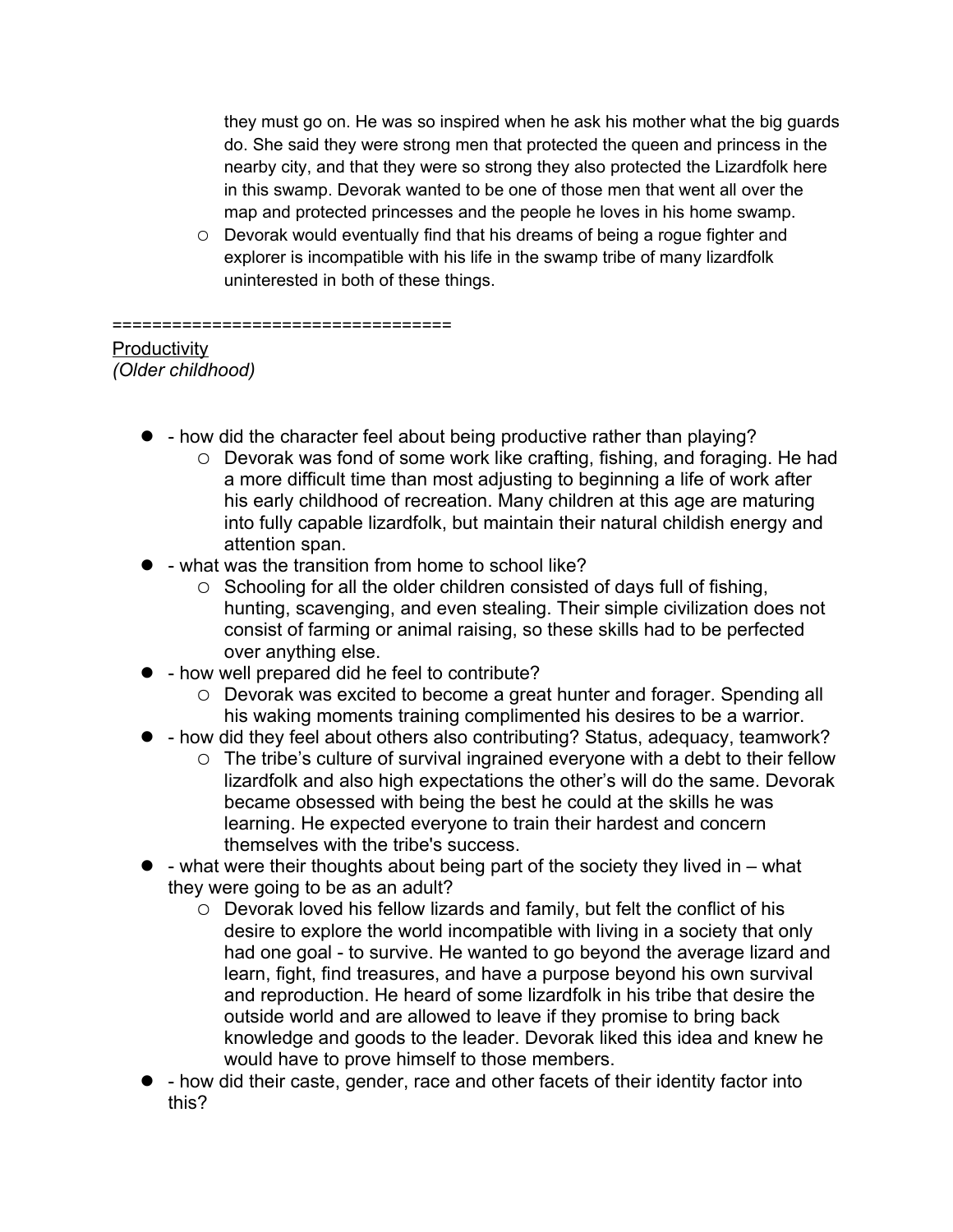- After countless days of repetitive training and perfecting his hunting, Devorak was nearing the end of his childhood and maturing into a fully grown lizard. Puberty happens quite young for lizzards, and what they develop into destinies them for their adult life. Devorak noticed that his perfected hunting skills were being affected by something deep within him. He began empathizing with the wild plants and animals and noticed he was more interested in befriending the animals rather than hunting them. At some points, he believed he was losing his mind. When he became tired, he swears he could almost hear dozens of conversations going on even when he was alone, hunting in the fields. He made jokes to himself saying it was just the mice talking.
- He finally opened up to his parents about his distress, and their eyes lit with joy! They praised Semuanya (lizardfolk god) and embraced Devorak. It seemed that he was showing signs of developing into a Druid. Druids were seen as symbols of the lizardfolk spirituality and could be leaders.

# ============================== Child to Adult Transition

*(Adolescence)*

- how well did others appear to regard your character?
	- Devorak was respected by his trainers and the other maturing lizards in his age range. He was hard working and skilled. It didn't much matter he was also friendly and quiet, but it didn't hurt. Because it was suspected he was turning into a Druid, this also attracted a popular crowd with the older druids in the tribe. Devorak was unbelievably shocked at his realization that, either by happenstance or a blessing by Semuanya, his class might be the key to getting out of the tribe and exploring the world.
- - how did your character ensure some sense of sameness / continuity?
	- Even though many lizards Devorak's age were all finding out their blessings, it was made a point that every lizard must act as one. Each unique lizard and class must work in harmony for the survival of the tribe, and in dire situations, every lizard must do anything at any cost to protect the collective.
- how was it decided who was in their social group and who was out?
	- Because of the ingrained collective culture, friendships and friend groups were much more fluid than what outsiders may expect. It is expected that if someone is in your tribe it is not strange to approach them for help, invite them for recreational activities, or cook and dine with them. Devorak like this and accepted his culture, but most likely like every other lizard, deep down he had an agenda and wanted to appeal most to the traveling group.
- who did they appoint as their adversary (if anyone)?
	- As he grew closer with the traveling lizards, he wanted to learn as much as he could about the places they've seen, what the outside world is like,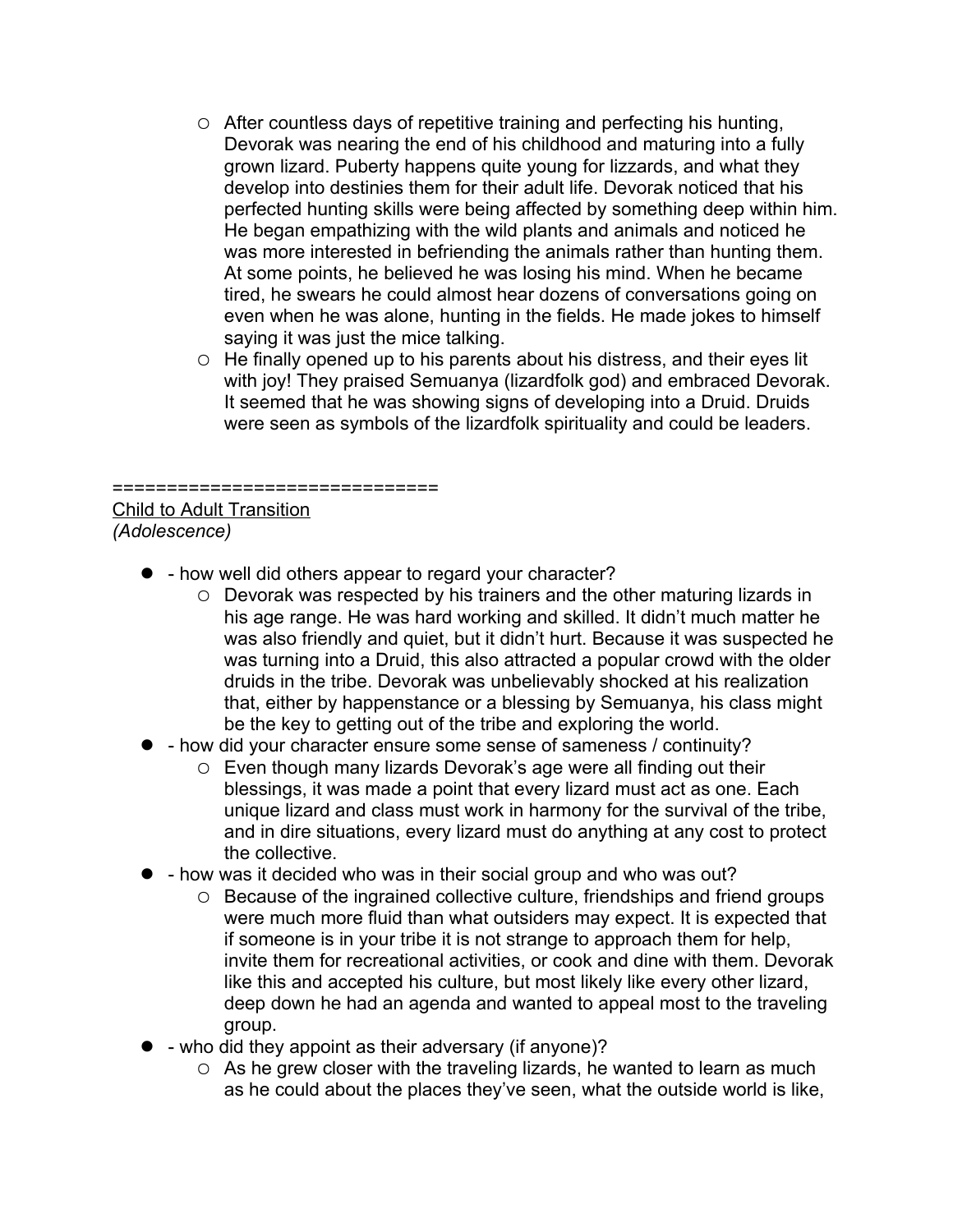and how they got in the position to do this.

- who were their role models?
	- $\circ$  Like most lizardfolk in his tribe, his only role models are god and king. The primary lizardfolk god, Semuanya, a warrior who was referred to as a male or female depending on their needs. During peaceful times, she was "the breeder" and gave the lizardfolk the desire to mate and strength to raise hatchlings. In times of war he was the "Watcher and Seeker" who gave the lizardfolk their advantageous hunting and fighting skills.
- who were their girlfriends/boyfriends during adolescence, and what were these partners like?
	- Relationships in the lizardfolk tribe are different than outsiders might expect. Dating is very short term until both lizards must decide to either marry, mate, or move on. The conditions for marriage are not much based on similar interests or personality as it is the two can serve each other without abuse. Marriage is a common tradition which is a commitment that one male lizard will provide for one female lizard and she will raise a hatchling. Strict mating, on the other hand, is less of a commitment, and both the male and female lizards are free to support and be supported by any other unmarried lizards in the tribe. It's also acceptable for mothers in the mating lifestyle to trade children. It's common that hatchlings of a mother who chose only to mate may have a few different mother and father figures in their childhood. These two relationship styles are a necessity for resource management and survivability.
	- Devorak knew his adventurous plans would make him a poor father, so he was interested in finding an attractive (albeit all lizardfolk look the same to outsiders) unmarried female to mate with before departing.
- how did they go about keeping the pool of people they were to establish their new identity in, manageably small (ie., cliques, political interests, etc.)?
	- $\circ$  The tribe was curious about Devorak's choice to travel with the other lizardfolk around the world rather than try his hand in a leadership role because of his class, but he was able to try out being a traveler if he swore to either always travel with another lizardfolk or at least a piece of lizardfolk. The race is very protective of their kind, and, while not totally against leaving the tribes, don't want a fellow lizard to lose their identity and be seduced by the ways of other civilizations and never return home.
	- $\circ$  No matter the length of the journey or the distance of the destination, it's important to the identity of the lizardfolk that it is in the name of their people. It's easy to adjust to more comforting lifestyles, but the lizardfolk are proud survivalists and want to continue their culture to honor their ancestors and their gods.

======================

Closeness in Relationships *(Young adulthood)*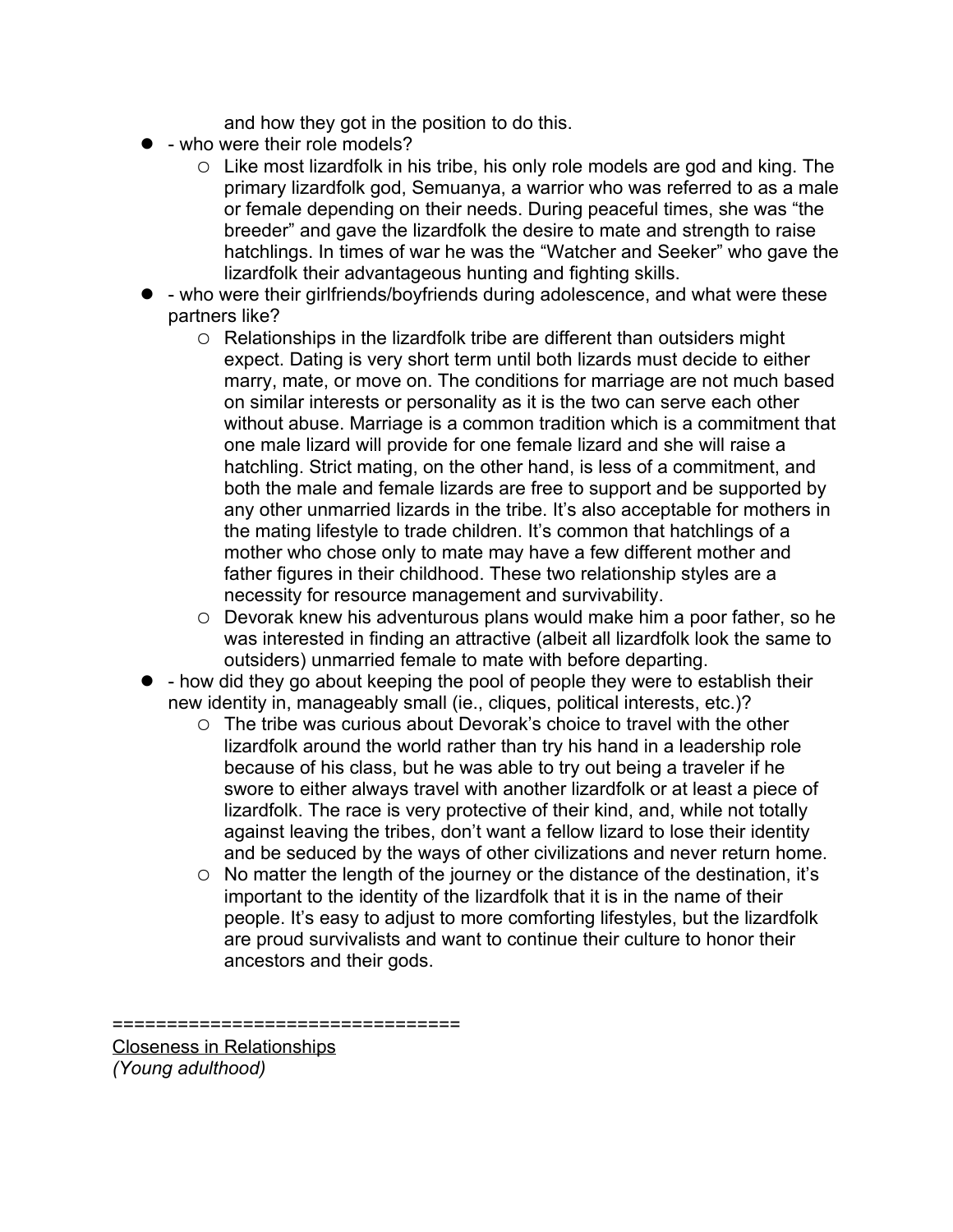- does your character affiliate with others well?
	- As curious as a lizardfolk could be that wishes to explore the world outside of his own tribe, Devorak only affiliates well with his own kind but is more than civil to "softskins" (non-lizardfolk). He recognizes that other races and species have advantages, but, due to his upbringing, can only think how they serve him. In his development, he's learned to be companions with others, but much prefers his company with animals or other lizards.
- what is your character's attitude towards work?
	- Devorak likes work because he is able to show his worth to the other lizardfolk and help them survive. He also takes pleasure in scavenging, hunting, and roaming to find things that can help him. The reward for his work is also a big motivation: food, little treasures, and resources he can provide to those that depend on him.
- what is your character's sexual / intimate relationship(s) like?
	- Because Devorak spends almost all of his time away from his swamp homeland, he chose not to marry, but mated with a fellow lizardfolk in his previous training class before joining the traveling lizards as his job. The two spent a lot of time together in training and she was attracted to his hunting skills. Devorak also like the girl because she was well trained and was confident she could keep his hatchling alive while he was gone.
	- Devorak knows he shouldn't be with anyone during his years of traveling, but does often picture himself with a wife in his later years. As for now, he must be satisfied with himself, and by himself, as to not burden the tribe with hatchlings that he cannot take care of and threaten the resources of a tribe.

### ================================ Passing on Responsibilities *(Middle age)*

- what is your character's relationship with their career when they retire?
	- $\circ$  If Devorak manages to survive long enough to become an elder, he wants to retire back to the swamp that raised him and ensure the survival of his people. He wants to take all the knowledge, experiences, and treasures from his travels to better the next generation of lizardfolk.
- What is your character's relationship with their children as they become adults?
	- Devorak visits the mother of his hatchling each time he visits the tribe. He cares deeply about the survival of his offspring and that the mother is being taken care of by another lizardfolk. The tribe believes they are all apart of each other, and therefore all offspring are everyone's children.

======================================

End of Life